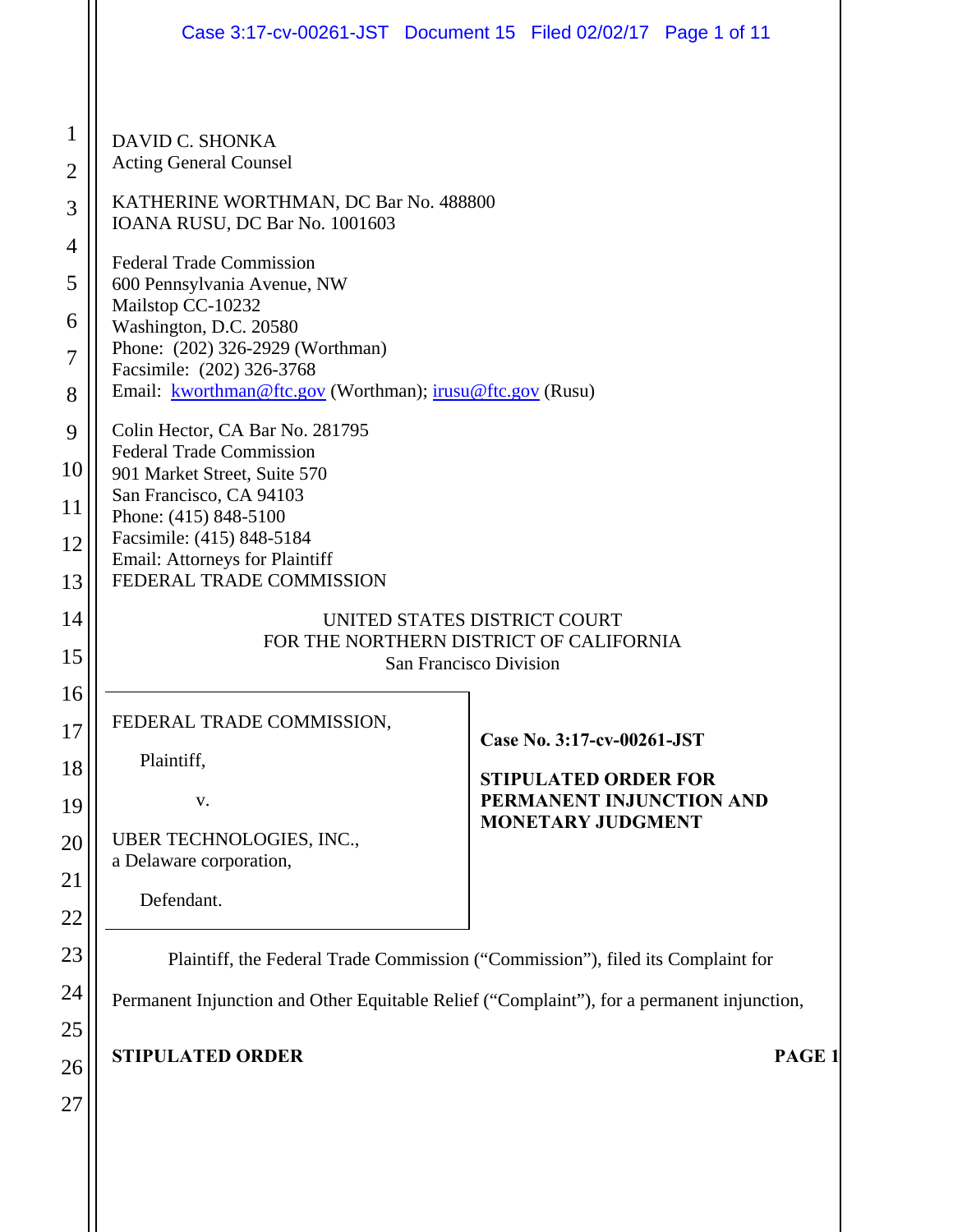and other equitable relief in this matter, pursuant to Section 13(b) of the Federal Trade Commission Act ("FTC Act"), 15 U.S.C. § 53(b). The Commission and Defendant stipulate to the entry of this Stipulated Order for Permanent Injunction and Monetary Judgment ("Order") to resolve all matters in dispute in this action between them.

THEREFORE, IT IS ORDERED as follows:

#### **FINDINGS**

1. This Court has jurisdiction over this matter.

2. The Complaint charges that Defendant participated in deceptive acts or practices in violation of Section 5 of the FTC Act, 15 U.S.C. § 45, in connection with its false, misleading, or unsubstantiated claims regarding driver earnings and its Vehicle Program.

3. Defendant neither admits nor denies any of the allegations in the Complaint, except as specifically stated in this Order. Only for purposes of this action, Defendant admits the facts necessary to establish jurisdiction.

4. Defendant waives any claim that it may have under the Equal Access to Justice Act, 28 U.S.C. § 2412, concerning the prosecution of this action through the date of this Order, and agree to bear its own costs and attorney fees.

5. Defendant and the Commission waive all rights to appeal or otherwise challenge or contest the validity of this Order.

#### **DEFINITIONS**

For the purpose of this Order, the following definitions apply:

 A. "**App**" shall mean any software application or code that can be transmitted or downloaded to any mobile device. "**App**" also includes any software referred to as an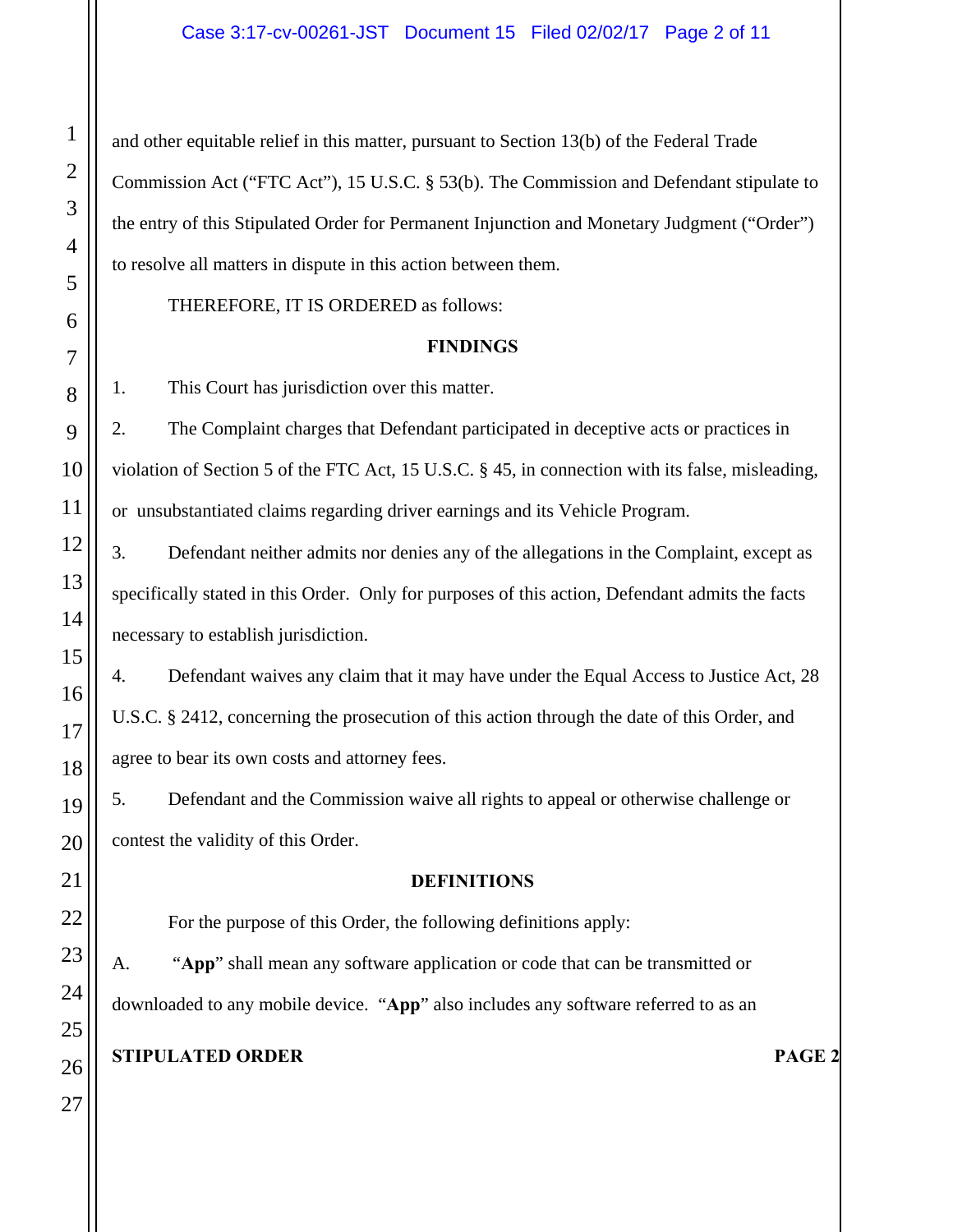"App" or "MobileApp" by Defendant in the course of its communications or business practices, or in any App Store.

B. "**Defendant**" means Uber Technologies, Inc. and its successors and assigns.

C. "**Driver**" means someone who receives transportation requests from members of the public using Defendant's App.

D. "**Vehicle Program**" means a program offering or advertising motor vehicles or motor vehicle financing or leasing.

#### **ORDER**

### **I. PROHIBITION AGAINST MISREPRESENTATIONS**

IT IS ORDERED that Defendant, Defendant's officers, agents, employees, and attorneys, and all other persons in active concert or participation with any of them, who receive actual notice of this Order, whether acting directly or indirectly, in connection with promoting or offering for sale any good or service are permanently restrained and enjoined from:

A. making any misrepresentation, or assisting others in making any misrepresentation, expressly or by implication, regarding:

- 1. the income a Driver is likely to earn;
- 2. the terms and conditions of financing or leasing, whether offered by Uber or another entity; and
- 3. the terms and conditions of any Vehicle Program.

B. making any representation, or assisting others in making any representation, expressly or by implication, unless the representation is non-misleading, and, at the time such representation is made, Defendant possesses and relies upon competent and reliable evidence that is sufficient in quality and quantity to substantiate that the representation is true, regarding:

1. the income a consumer is likely to earn as a Driver;

## **STIPULATED ORDER PAGE 3**

1

2

3

4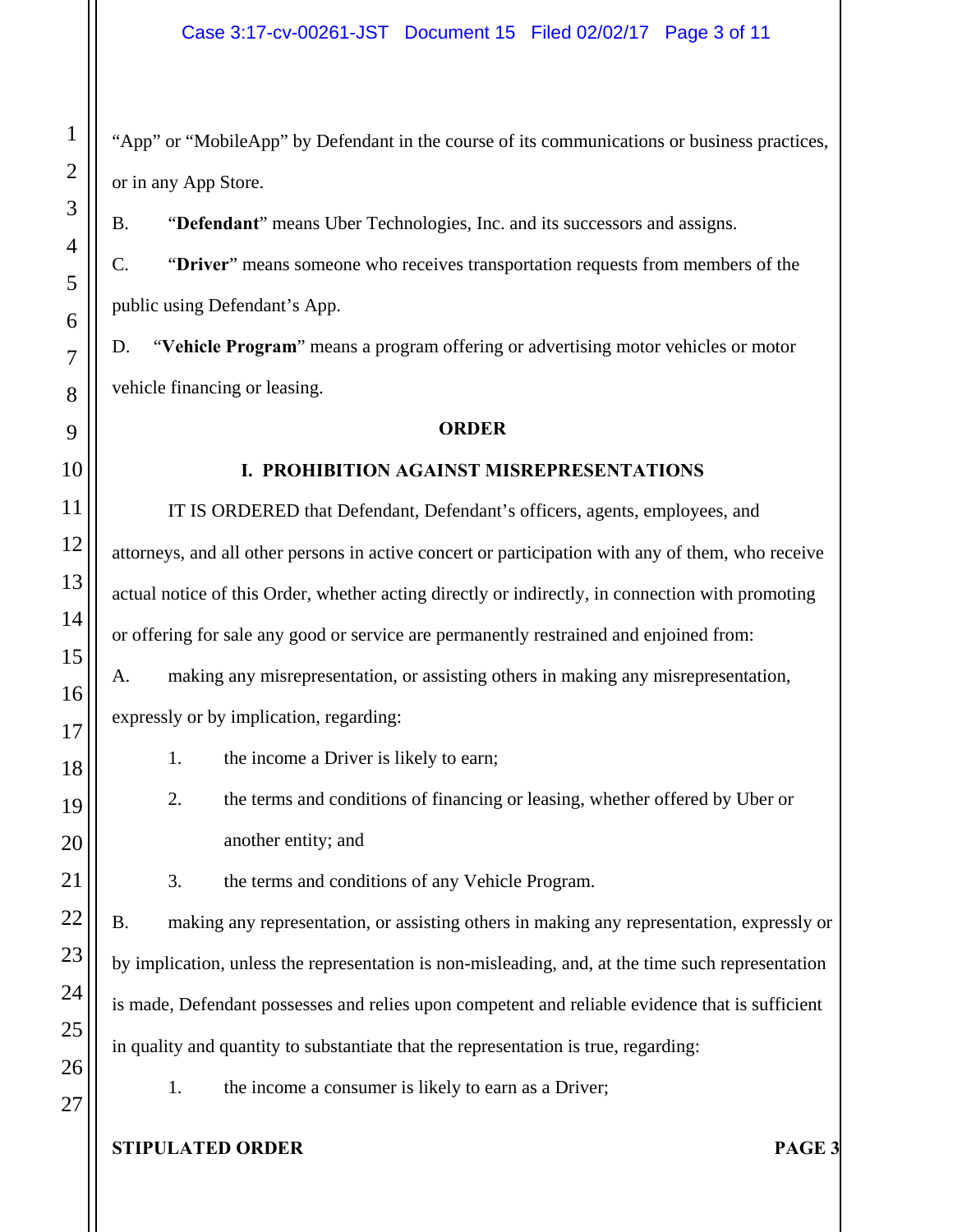- 2. the terms and conditions of financing or leasing, whether offered by Uber or another entity; or
- 3. the terms and conditions of any Vehicle Program.

### **II. MONETARY JUDGMENT**

### IT IS FURTHER ORDERED that:

A. Judgment of the amount of twenty million dollars (\$20,000,000) is entered in favor of the Commission against Defendant as equitable relief.

B. Defendant is ordered to pay to the Commission twenty million dollars (\$20,000,000), which, as Defendant stipulates, their undersigned counsel holds in escrow for no purpose other than payment to the Commission. Such payment must be made within 7 days of entry of this Order by electronic fund transfer in accordance with instructions previously provided by a representative of the Commission.

C. Defendant relinquishes dominion and all legal and equitable right, title, and interest in all assets transferred pursuant to this Order and may not seek the return of any assets.

D. The facts alleged in the Complaint will be taken as true, without further proof, in any subsequent civil litigation by or on behalf of the Commission, including in a proceeding to enforce its rights to any payment or monetary judgment pursuant to this Order, such as a nondischargeability complaint in any bankruptcy case.

E. The facts alleged in the Complaint establish all elements necessary to sustain an action by the Commission pursuant to Section 523(a)(2)(A) of the Bankruptcy Code, 11 U.S.C. § 523(a)(2)(A), and this Order will have collateral estoppel effect for such purposes.

F. Defendant acknowledges that its Taxpayer Identification Numbers (Employer Identification Number), which Defendant must submit to the Commission, may be used for collecting and reporting on any delinquent amount arising out of this Order, in accordance with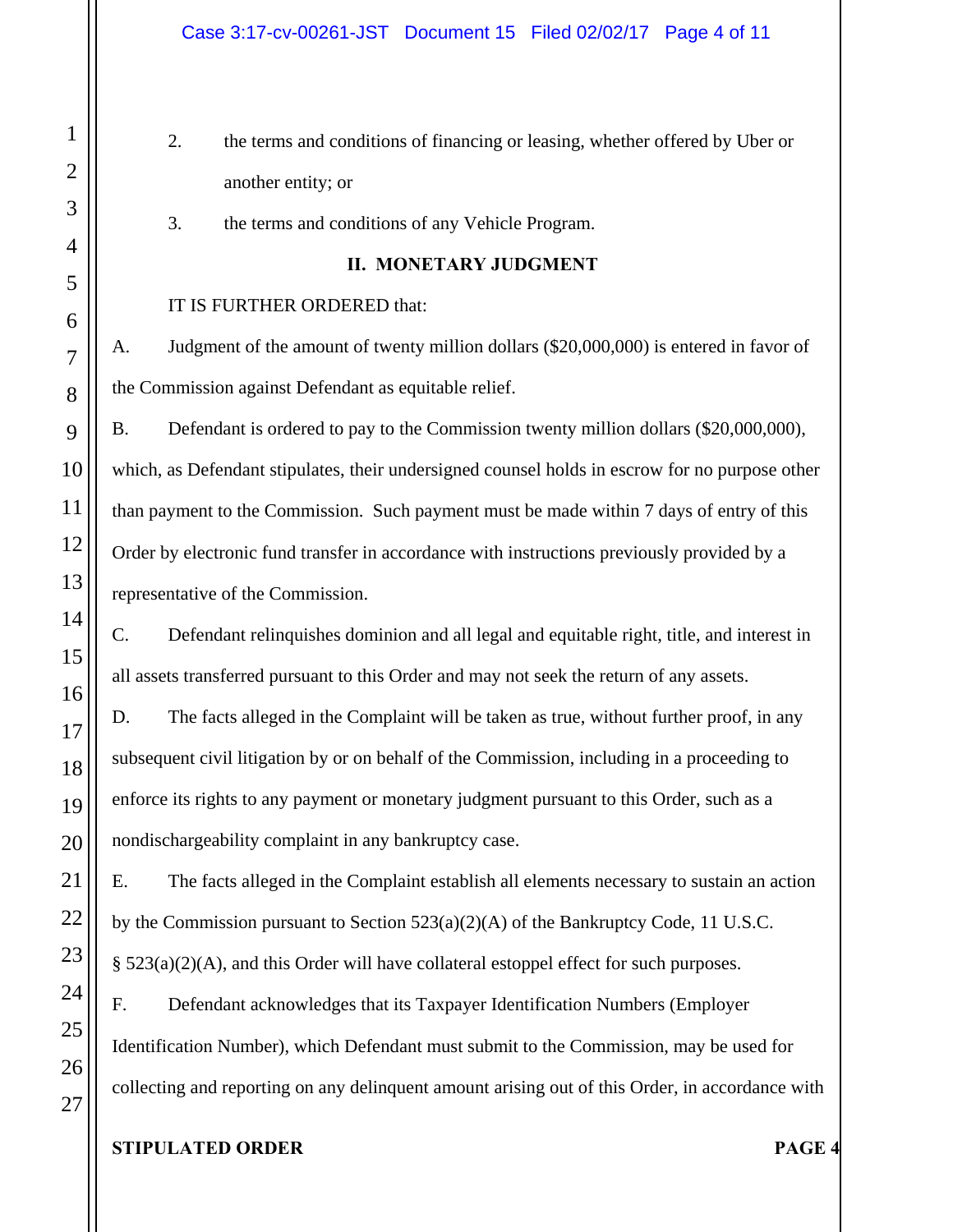31 U.S.C. §7701.

G. All money paid to the Commission pursuant to this Order may be deposited into a fund administered by the Commission or its designee to be used for equitable relief, including consumer redress and any attendant expenses for the administration of any redress fund. If a representative of the Commission decides that direct redress to consumers is wholly or partially impracticable or money remains after redress is completed, the Commission may apply any remaining money for such other equitable relief (including consumer information remedies) as it determines to be reasonably related to Defendant's practices alleged in the Complaint. Any money not used for such equitable relief is to be deposited to the U.S. Treasury as disgorgement. Defendant has no right to challenge any actions the Commission or its representatives may take pursuant to this Subsection.

### **III. DRIVER INFORMATION**

IT IS FURTHER ORDERED that Defendant, Defendant's officers, agents, employees, and attorneys and all others in active concert or participation with any of them, who receive actual notice of this Order, whether acting directly or indirectly, are permanently restrained and enjoined from directly or indirectly failing to provide sufficient Driver information to enable the Commission to efficiently administer consumer redress. Defendant represents that it will provided this redress information to the Commission. If a representative of the Commission requests in writing any information related to redress, Defendant must provide it, in the form prescribed by the Commission, within 14 days.

## **IV. ORDER ACKNOWLEDGMENTS**

IT IS FURTHER ORDERED that Defendant obtain acknowledgments of receipt of this Order:

A. Defendant, within 7 days of entry of this Order, must submit to the Commission an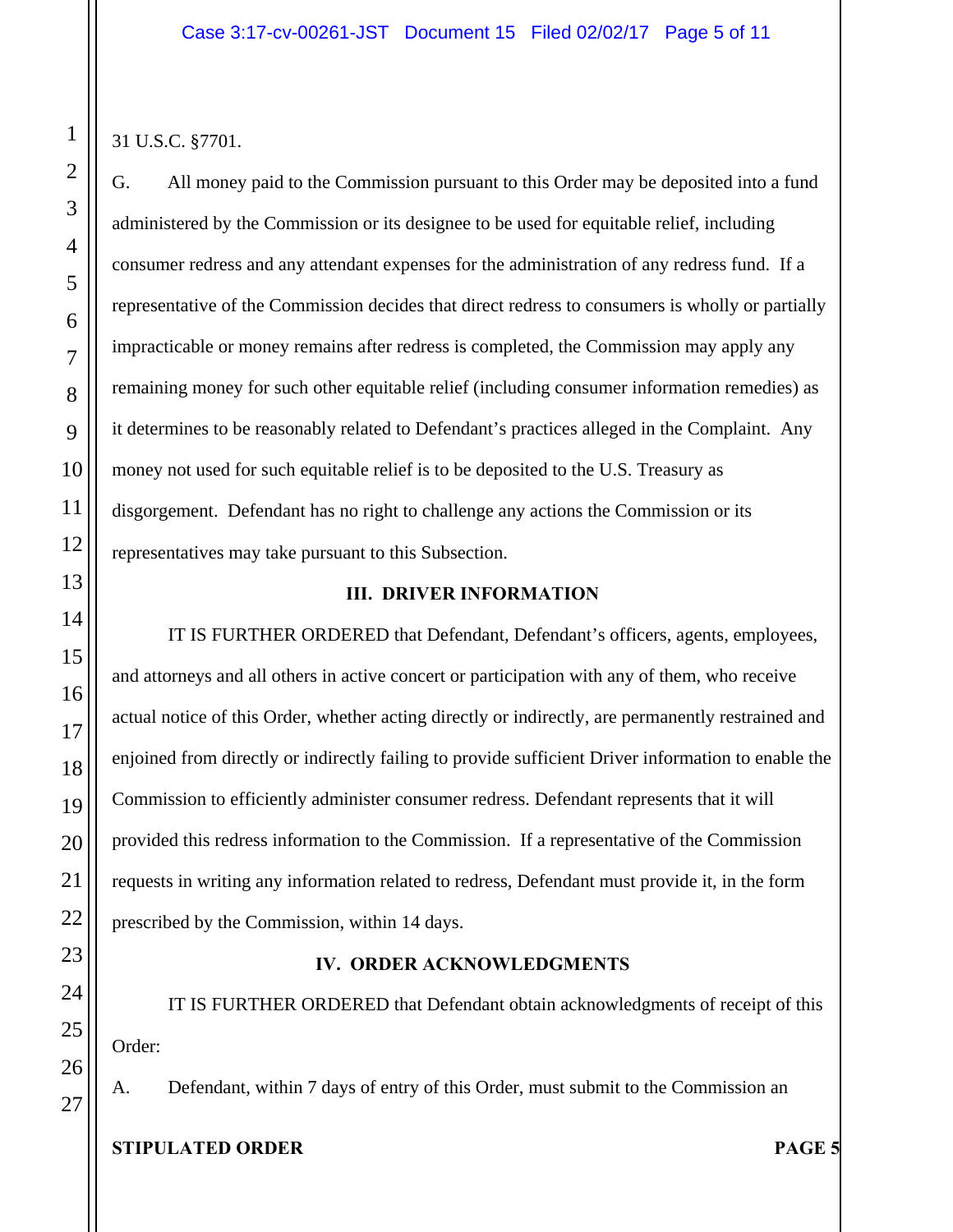acknowledgment of receipt of this Order sworn under penalty of perjury.

B. For 5 years after entry of this Order, Defendant must deliver a copy of this Order to: (1) all principals, officers, and directors; (2) all employees, agents, and representatives who participate in marketing, promotion, offering of any good or service offered by the Defendant or a third party relating to the activities covered in this Order and (3) any business entity resulting from any change in structure as set forth in the Section titled Compliance Reporting. Delivery must occur within 7 days of entry of this Order for current personnel. For all others, delivery must occur before they assume their responsibilities.

C. From each individual or entity to which Defendant delivered a copy of this Order, Defendant must obtain, within 30 days, a signed and dated acknowledgment of receipt of this Order.

### **V. COMPLIANCE REPORTING**

IT IS FURTHER ORDERED that Defendant make timely submissions to the Commission:

A. One year after entry of this Order, Defendant must submit a compliance report, sworn under penalty of perjury: (a) identify the primary physical, postal, and email address and telephone number, as designated points of contact, which representatives of the Commission may use to communicate with Defendant; (b) identify all of Defendant's businesses by all of their names, telephone numbers, and physical, postal, email, and Internet addresses; (c) describe the activities of each business, including the goods and services offered, the means of advertising, marketing, and sales; (d) describe in detail whether and how Defendant is in compliance with each Section of this Order; and (e) provide a copy of each Order Acknowledgment obtained pursuant to this Order, unless previously submitted to the Commission.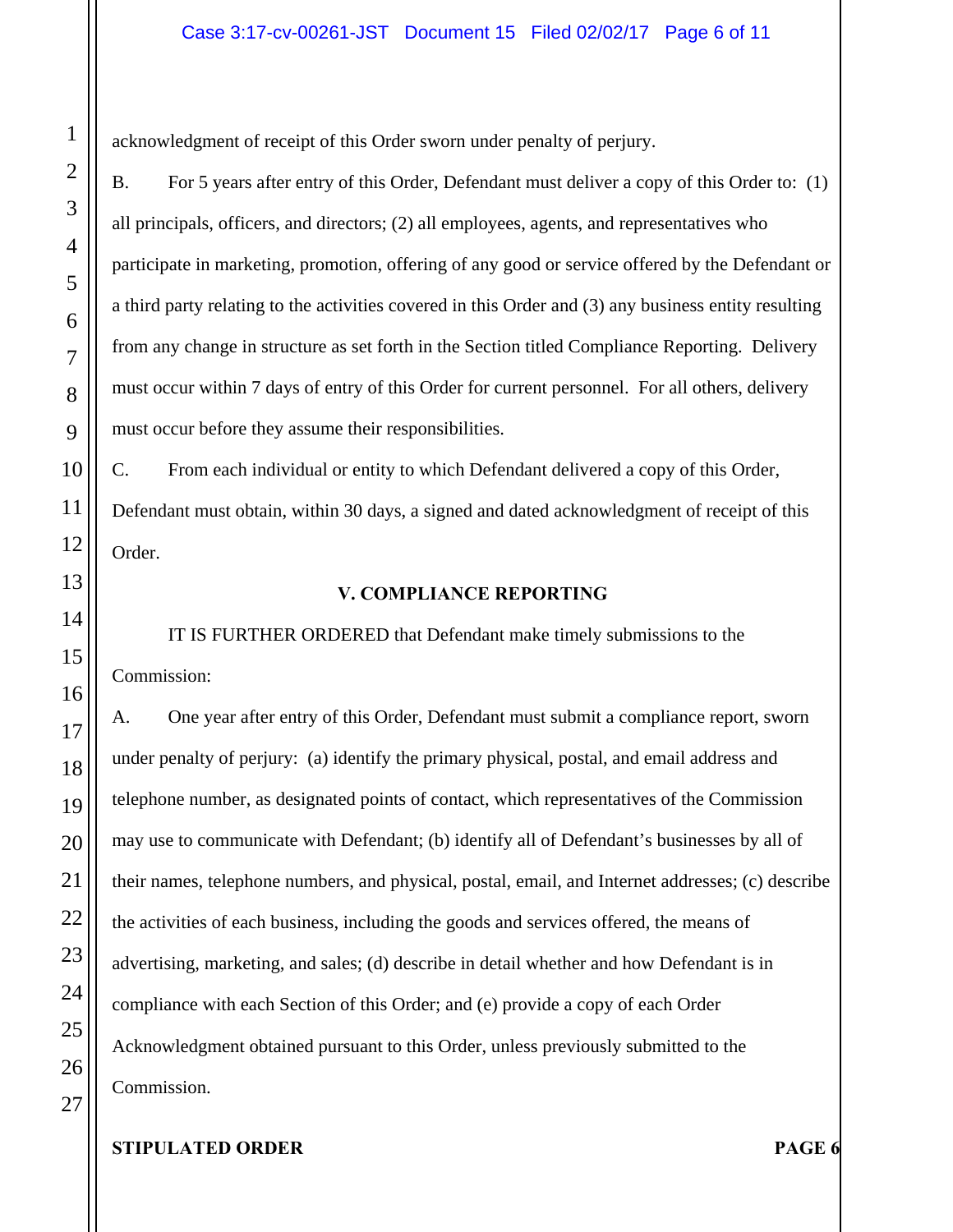B. For 9 years after entry of this Order, Defendant must submit a compliance notice, sworn under penalty of perjury, within 14 days of any change in the following: (a) any designated point of contact; or (b) Defendant's structure or that of any entity Defendant has any ownership interest in or controls directly or indirectly that may affect compliance obligations arising under this Order, including: creation, merger, sale, or dissolution of the entity or any subsidiary, parent, or affiliate that engages in any acts or practices subject to this Order.

C. Defendant must submit to the Commission notice of the filing of any bankruptcy petition, insolvency proceeding, or similar proceeding by or against such Defendant within 14 days of its filing.

D. Any submission to the Commission required by this Order to be sworn under penalty of perjury must be true and accurate and comply with 28 U.S.C. § 1746, such as by concluding: "I declare under penalty of perjury under the laws of the United States of America that the foregoing is true and correct. Executed on: \_\_\_\_\_" and supplying the date, signatory's full name, title (if applicable), and signature.

E. Unless otherwise directed by a Commission representative in writing, all submissions to the Commission pursuant to this Order must be emailed to DEbrief@ftc.gov or sent by overnight courier (not the U.S. Postal Service) to: Associate Director for Enforcement, Bureau of Consumer Protection, Federal Trade Commission, 600 Pennsylvania Avenue NW, Washington, DC 20580. The subject line must begin: *FTC v. Uber Technologies Inc.* 

## **VI. RECORDKEEPING**

IT IS FURTHER ORDERED that Defendant must create certain records for 9 years after entry of the Order, and retain each such record for 5 years. Specifically, Defendant must create and maintain the following records:

A. accounting records showing the revenues from all goods or services sold;

### **STIPULATED ORDER PAGE 7**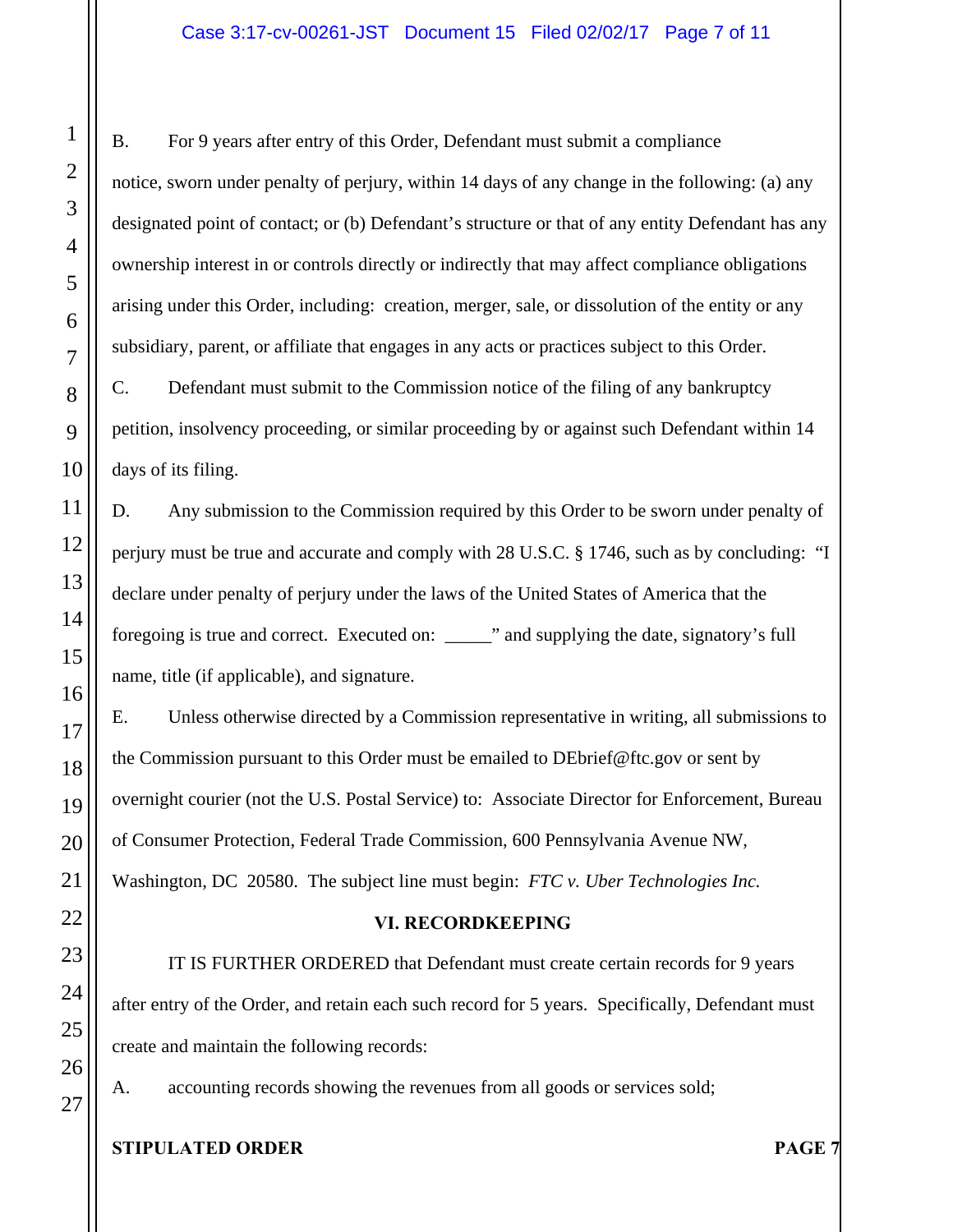B. personnel records showing, for each person providing transportation services, whether as an independent contractor, employee or otherwise, that person's: name; addresses; telephone numbers; job title or position; dates of service; and (if applicable) the reason for termination of the relationship;

C. records of all Driver complaints relating to Driver earnings or the Vehicle Program whether received directly or indirectly, such as through a third party, and any response;

D. all records necessary to demonstrate full compliance with each provision of this Order, including all submissions to the Commission; and

E. a copy of each unique advertisement or other marketing material relating to the amount of money Drivers can earn driving on the Uber platform or the Vehicle Program.

## **VII. COMPLIANCE MONITORING**

IT IS FURTHER ORDERED that, for the purpose of monitoring Defendant's compliance with this Order, including the financial representations upon which the judgment was suspended and any failure to transfer any assets as required by this Order:

A. Within 14 days of receipt of a written request from a representative of the Commission, Defendant must: submit additional compliance reports or other requested information, which must be sworn under penalty of perjury; appear for depositions; and produce documents for inspection and copying. The Commission is also authorized to obtain discovery, without further leave of court, using any of the procedures prescribed by Federal Rules of Civil Procedure 29, 30 (including telephonic depositions), 31, 33, 34, 36, 45, and 69.

B. For matters concerning this Order, the Commission is authorized to communicate directly with the Defendant. Defendant must permit representatives of the Commission to interview any employee or other person affiliated with any Defendant who has agreed to such an interview. The person interviewed may have counsel present.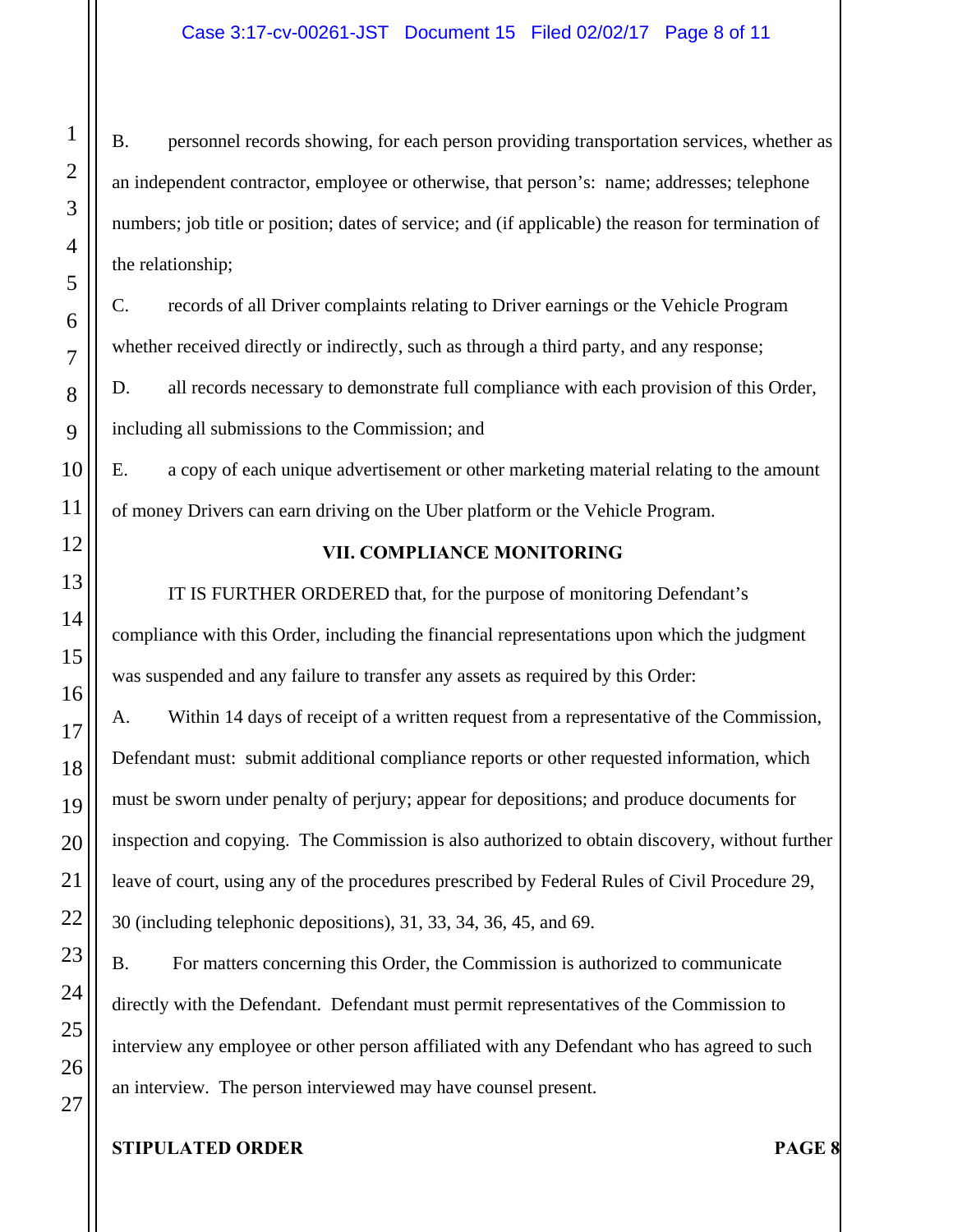C. The Commission may use all other lawful means, including posing, through its representatives as consumers, suppliers, or other individuals or entities, to Defendant or any individual or entity affiliated with Defendant, without the necessity of identification or prior notice. Nothing in this Order limits the Commission's lawful use of compulsory process, pursuant to Sections 9 and 20 of the FTC Act, 15 U.S.C. §§ 49, 57b-1.

## **VIII. RETENTION OF JURISDICTION**

IT IS FURTHER ORDERED that this Court retains jurisdiction of this matter for purposes of construction, modification, and enforcement of this Order.

 **SO ORDERED this 2 day of February , 2017.** 

 $\frac{1}{2}$ UNITED STATES DISTRICT JUDGE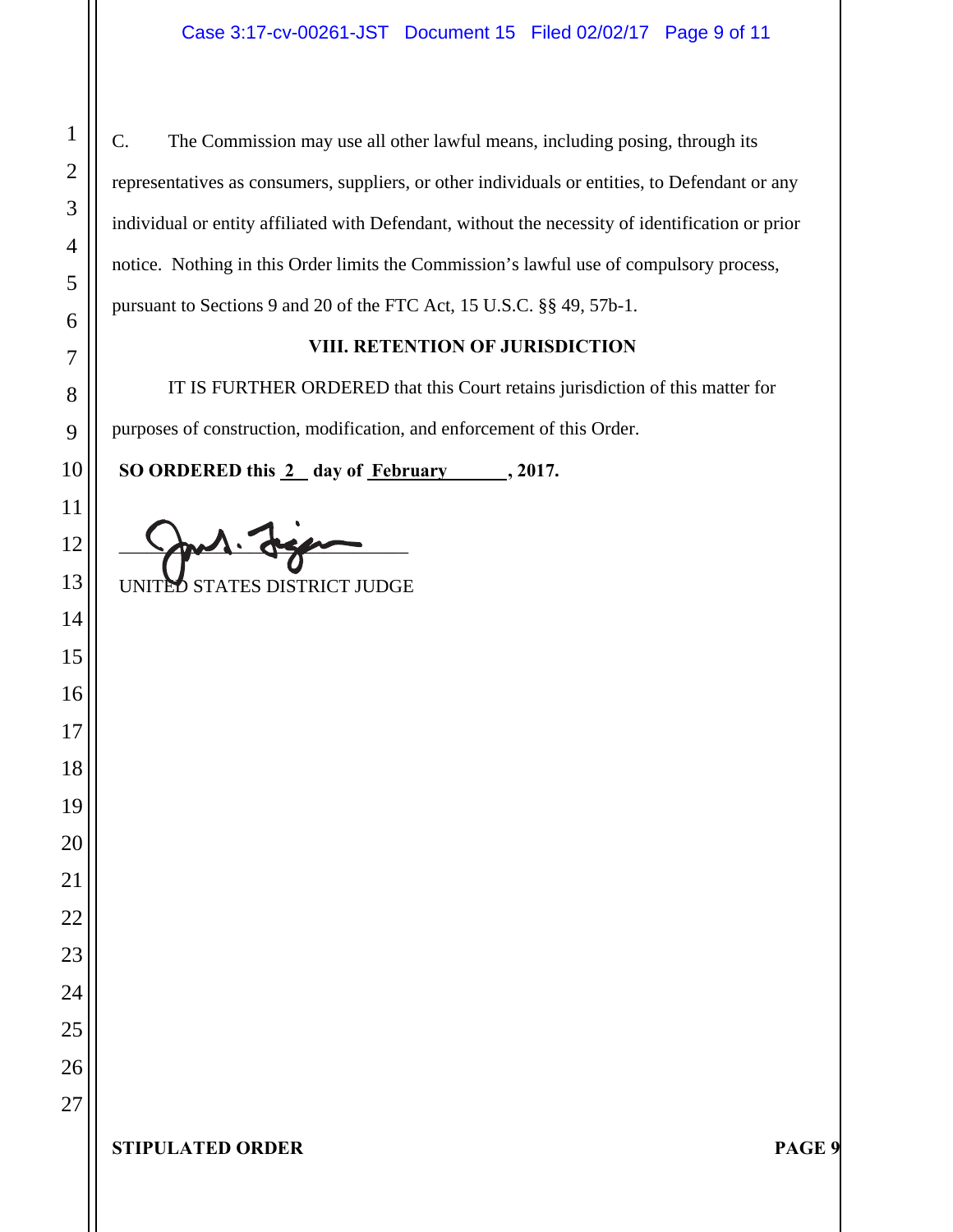| 1               |
|-----------------|
| $\overline{2}$  |
| 3               |
| 4               |
| 5               |
|                 |
| 6<br>j          |
| $\overline{7}$  |
| $8\phantom{.0}$ |
| 9               |
| 10              |
| 11              |
| 12              |
| 13              |
| 14              |
| 15              |
| 16              |
| $17\,$          |
| 18              |
| 19              |
| 20              |
| 21              |
| 22              |
| 23              |
| 24              |
| 25              |
| 26              |
| 27              |

### SO STIPULATED AND AGREED:

#### **FOR PLAINTIFF:**

FEDERAL TRADE COMMISSION

 $\overline{\mathcal{C}}$ 

Date: 1/19/17

Katherine Worthman, Attorney **Federal Trade Commission** Seattle, WA 98174 202-326-2929 (phone) 202-326-3768 (fax) kworthman@ftc.gov

Ioana Rusu, Attorney **Federal Trade Commission** Washington, DC 20580 202-326-2788 (phone) 202-326-3768 (fax) irusu@ftc.gov

Colin Hector, Attorney **Federal Trade Commission** 901 Market Street, Suite 570 San Francisco, CA 94103 415-848-5100 (phone) 415-848-5184 (fax) chector@ftc.gov

FEDERAL TRADE COMMISSION

**STIPULATED ORDER** 

PAGE 10